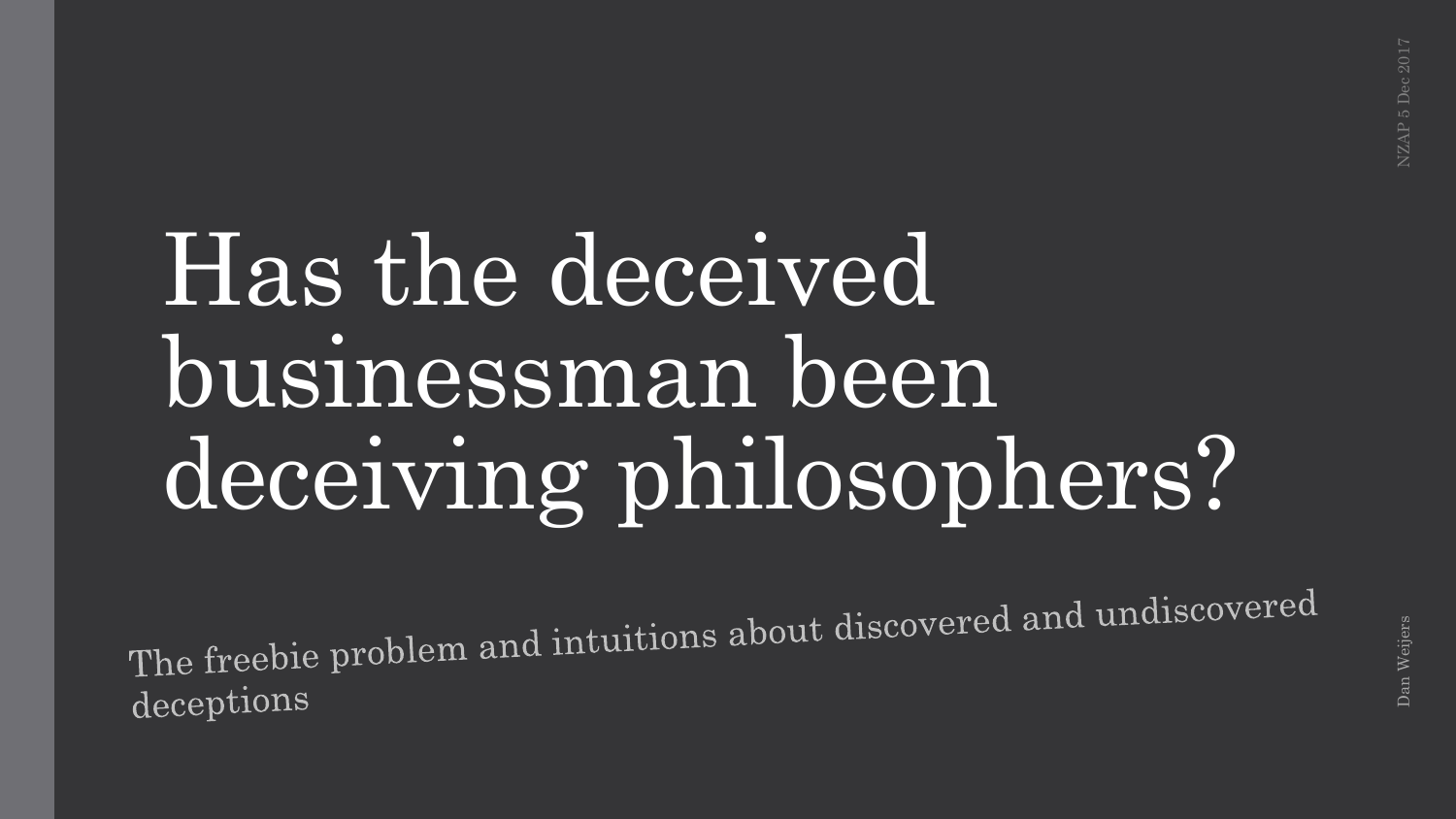2/15

## Background I: Philosophy

- Prudential Hedonism
	- All and only pleasure is directly good for us, all and only pain is bad for us
- Experience machine
	- Which life is better: real life vs. very happy machine-generated life
- Deceived businessman
	- Which life is better: both have good experiences, one is deceived about a lot
- Methodology in ethics and X-phi
	- Ethics: cases tend to do more work than principles/rationales
	- X-phi/psychology: many cases are misleading, especially unrealistic ones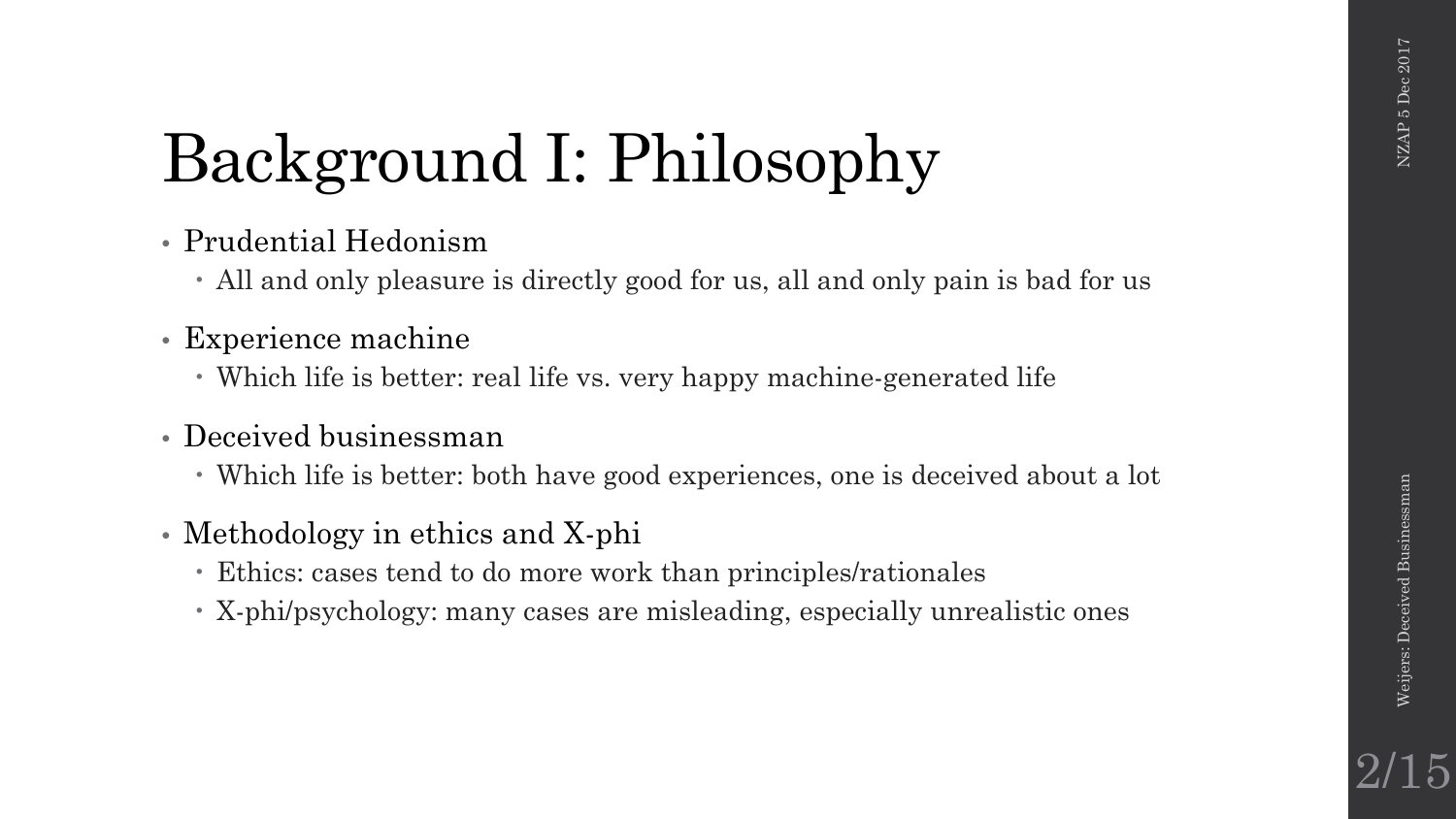## Background II: Getting to judgments

- Intuitions (I use the psychological definition)
	- Psychology: gut feelings, valence but no labels/specific content
	- Philosophy: varies, but usually includes considering many things first

### • Judgments

Our (final) view on something, which *may* be faithfully expressed, e.g. verbally

### • Biases

- Cognitive bias: mental heuristic that often inclines judgments to be inappropriate, e.g., incorrect
- Biasing feature (of a thought experiment): a feature that that often inclines judgments to be inappropriate, e.g. by triggering a mental heuristic to misfire, leading to an inclination toward an inappropriate judgment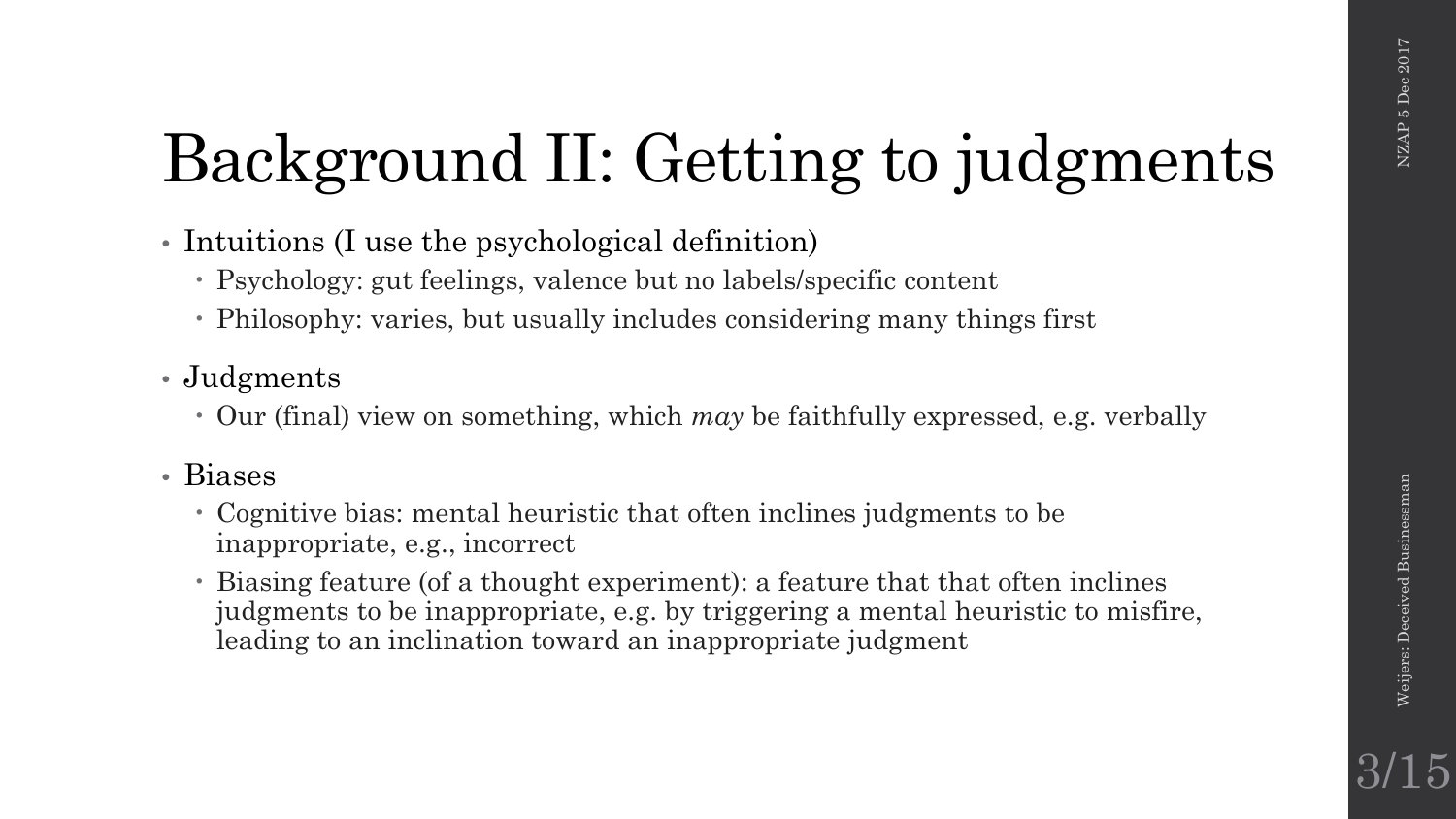## Background III: Judging scenarios

- Confabulation
	- We often use our deliberative cognition to justify our intuitions
	- The lawyer riding the elephant (Haidt)
	- It's not easy to tell when we are confabulating and when we are using "rationality" to come to a judgment
- What is "doing the work" in thought experiments/scenarios?
	- The features/values of philosophical interest
	- Irrelevant features (not related to the philosophical question)
	- How can we know?
- Are philosophers better than regular folk at judging scenarios?
	- Philosophers are experts at logical and coherent justifications
	- Do philosophers even have different judgments?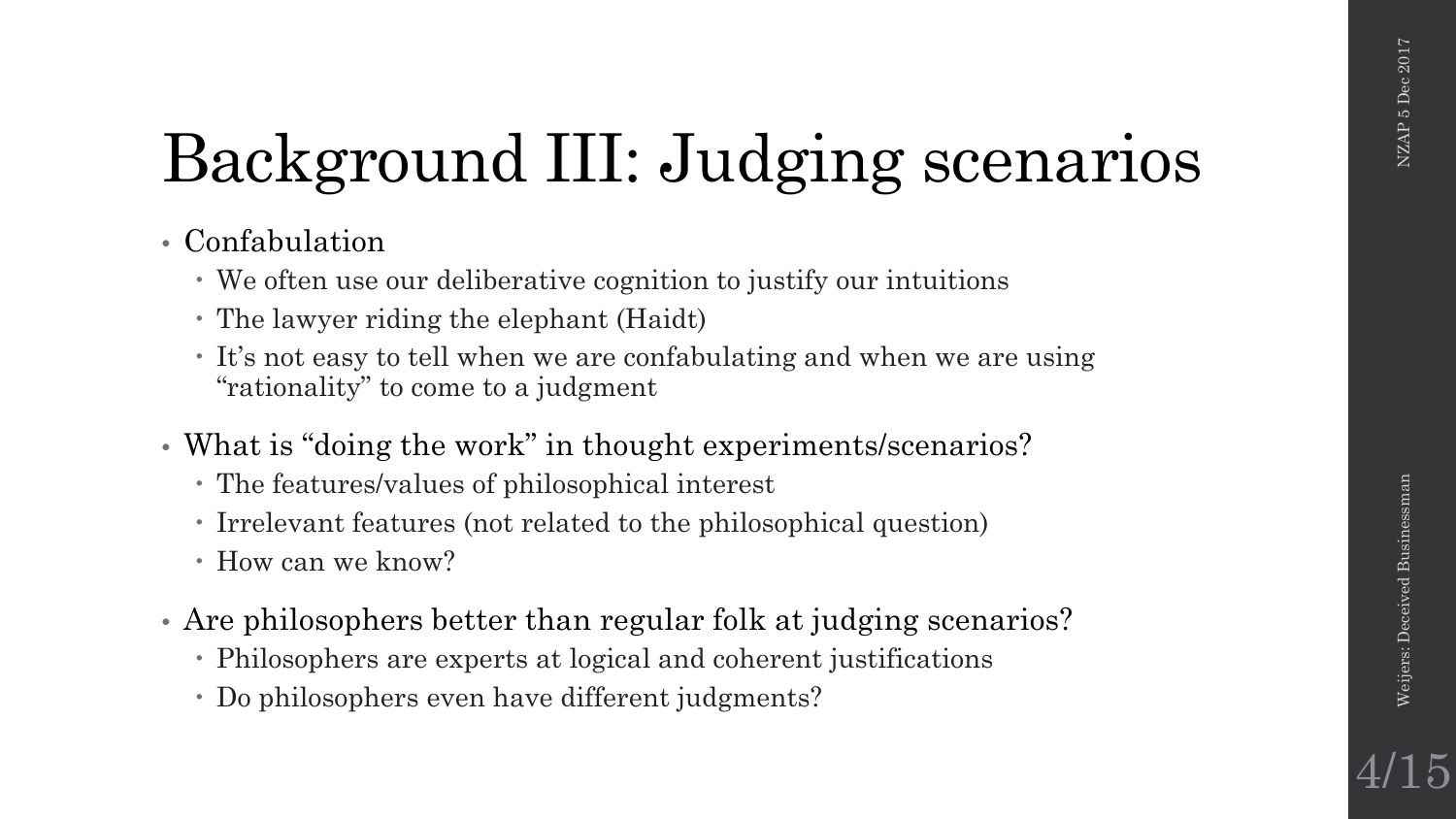### Background IV: Thought experiments and fitness-for-purpose

• Thought experiments

- Research topic, e.g., "prudential well-being what makes life go well?"
- Research question, e.g., "are experiences all that matter for well-being?"
- Hypothesis, e.g., "more than experiences matter for well-being"
- Experiment (scenario), e.g., "imagine 2 lives… , which is better?"
- Data (judgments), e.g., "the vast majority of people think that life 1 is better"
- Conclusion, e.g., "the data show that more than experiences matter for well-being"
- Is a thought experiment-audience pairing fit for purpose?
	- Is the scenario (directly and only) relevant to the research question?
	- Can we trust the data (judgments about the scenario)?
	- How can we know?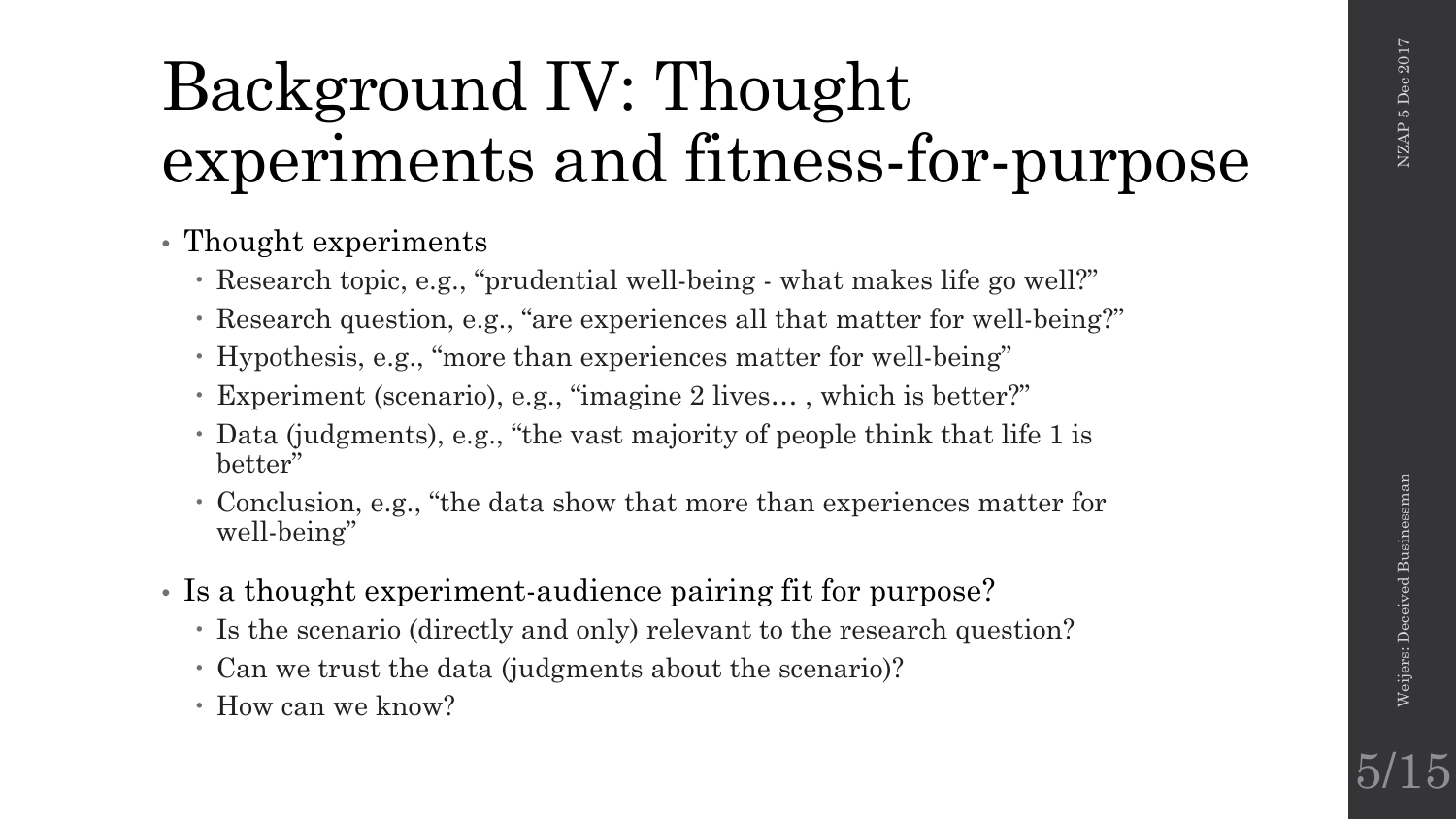### The main question

- Is being deceived only indirectly bad for you?
	- I.e. Is being deceived bad solely because it will probably (or does) lead to bad experiences (or less good experiences)

• Or,

- Is being decieved (also) directly bad for you?
	- I.e. Is being deceived intrnsically bad for you (bad for you regardless of whether you experience it)?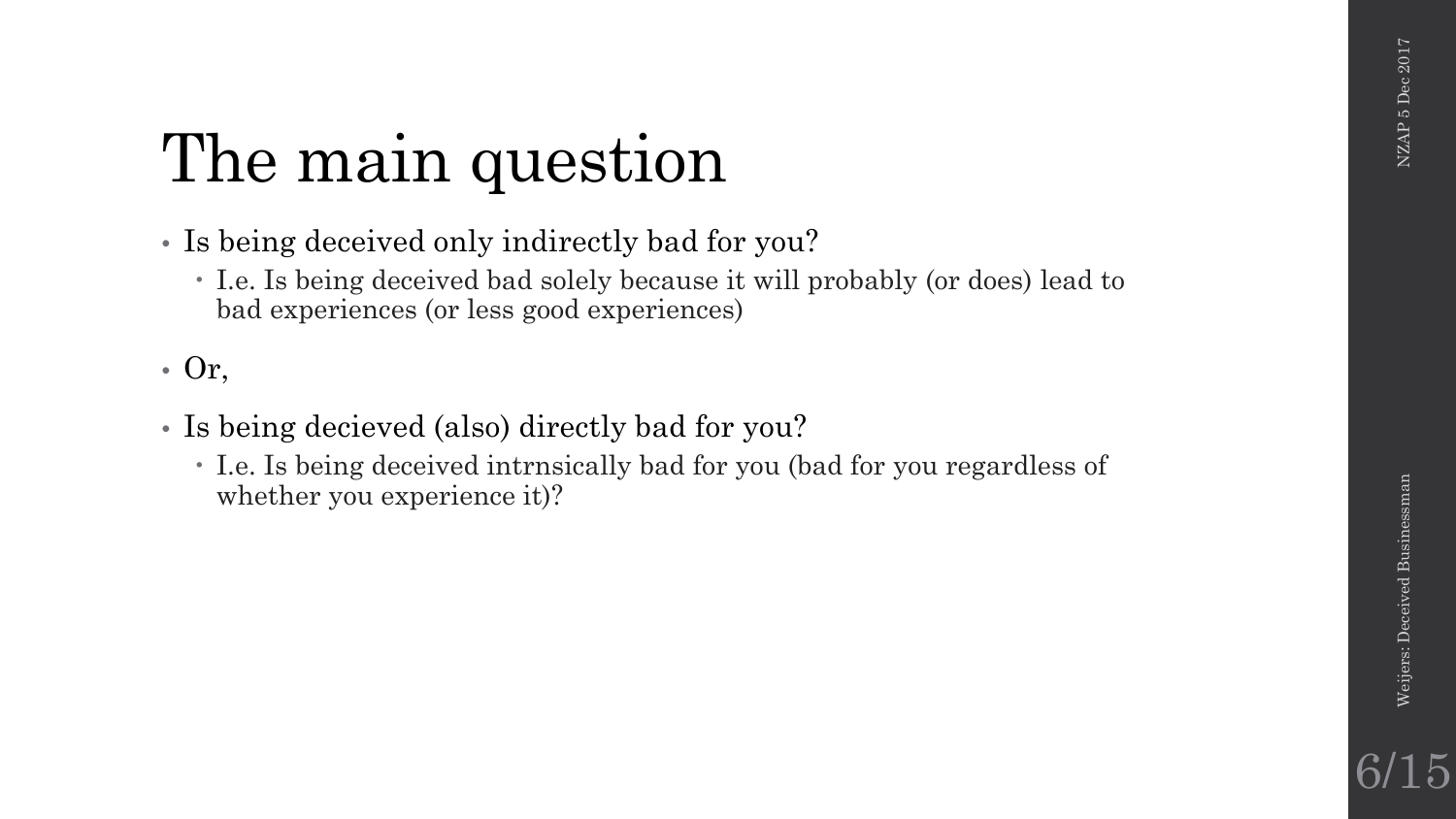7/15

### The Deceived Businessman Thought Experiment (the DBTE)

- Research topic: "Prudential well-being what makes life go well?"
- Research question 1: "Are experiences all that matter for wellbeing?"
- Research question 2: "Is being decieved directly bad for well-being (even when not experienced in any way)?"
- Hypothesis 1: "More than experiences matter for well-being"
- Hypothesis 2: "Being deceived is directly bad for well-being (even when not experienced in any way)"
- Experiment (scenario): "Imagine 2 happy lives, one involves a lot of deception. Which is better?"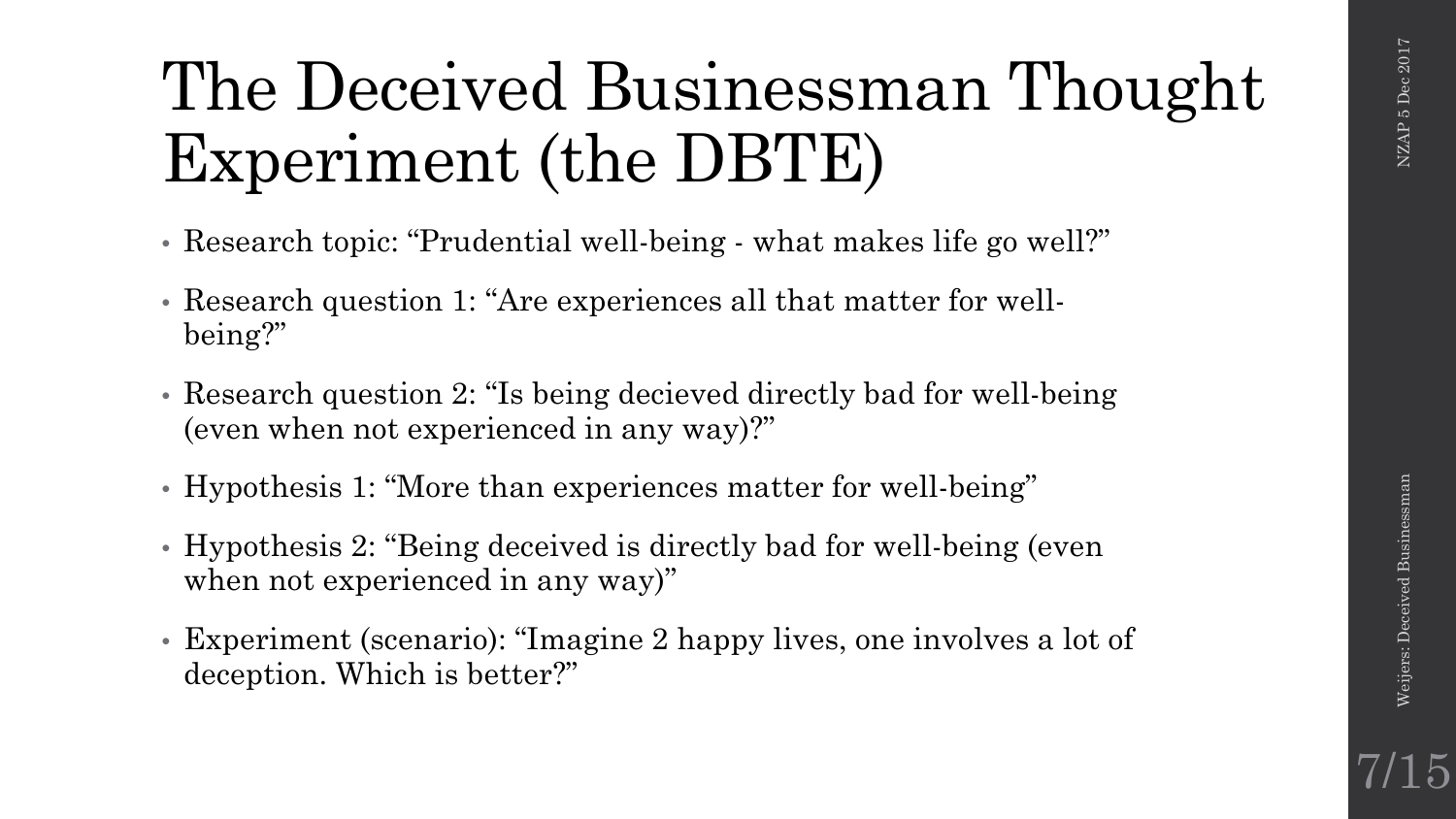### The Deceived Businessman Thought Experiment (the DBTE)

- 2 people live experientially identical lives (experiences = internal only)
- Shelly Kagan, *Normative Ethics*, 1998, p34-36. (+ James Rachels etc.)
- Imagine 2 successful businessmen who died thinking that they had achieved everything they wanted: a loving wife, adoring children, a successful business, and the respect of the community
- But 1 was completely wrong about his assessment of how things had gone: his wife was cheating, his children and the community at large were just using him for their own ends, and his business partner had been stealing from the business, which will soon be bankrupt.
- Which life would/should you prefer?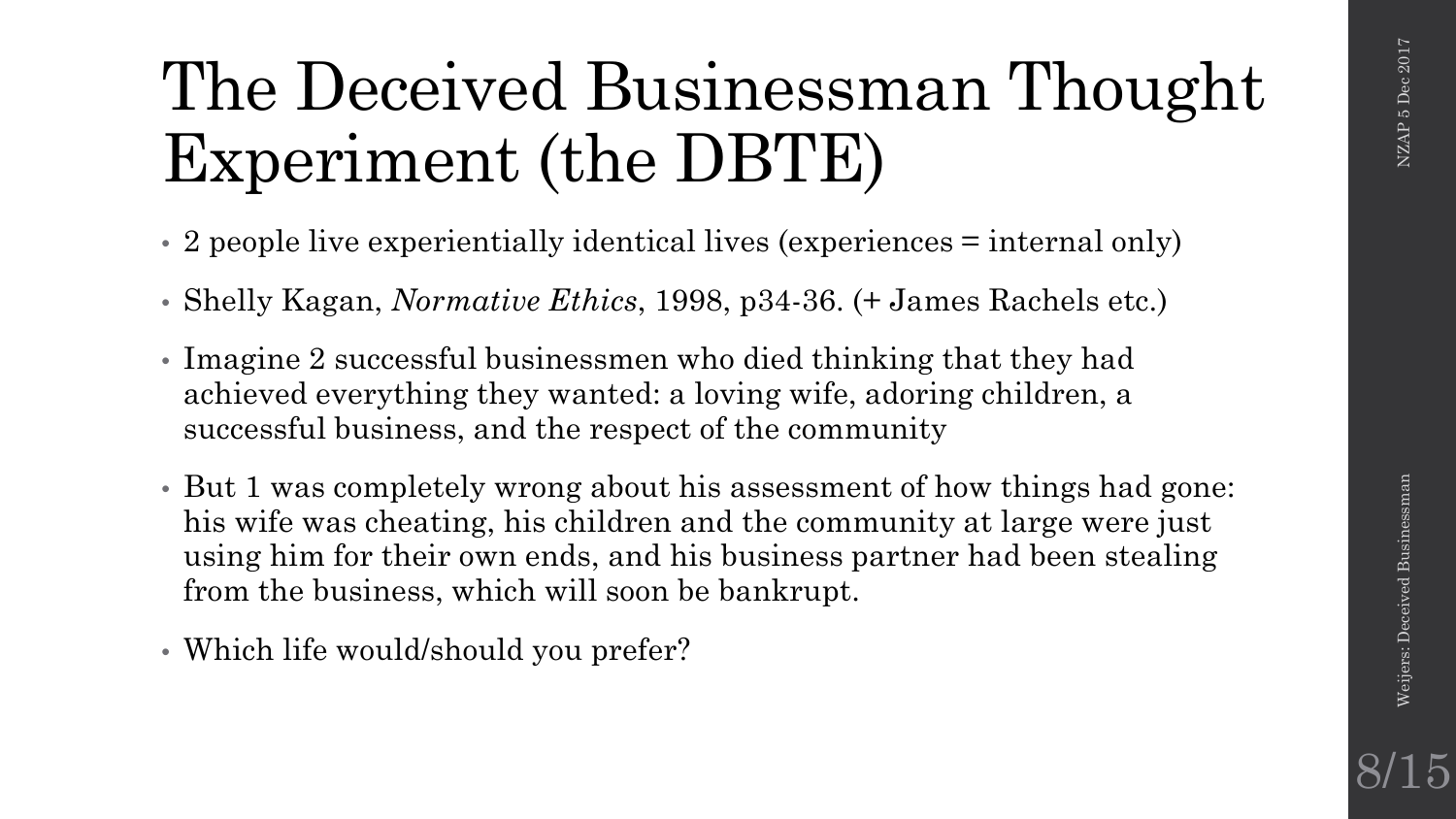### The Deceived Businessman Thought Experiment (the DBTE)

- Research topic: "Prudential well-being what makes life go well?"
- Research question 1: "Are experiences all that matter for well-being?"
- Research question 2: "Is being decieved directly bad for well-being (even when not experienced in any way)?"
- Hypothesis 1: "More than experiences matter for well-being"
- Hypothesis 2: "Being deceived is directly bad for well-being (even when not experienced in any way)"
- Experiment (scenario): "Imagine 2 happy lives, one involves a lot of deception. Which is better?"
- Data (judgments): "the vast majority of people think that the non-deceived life is better"
- Conclusions: "Truth of hypotheses + ~prudential hedonism is false"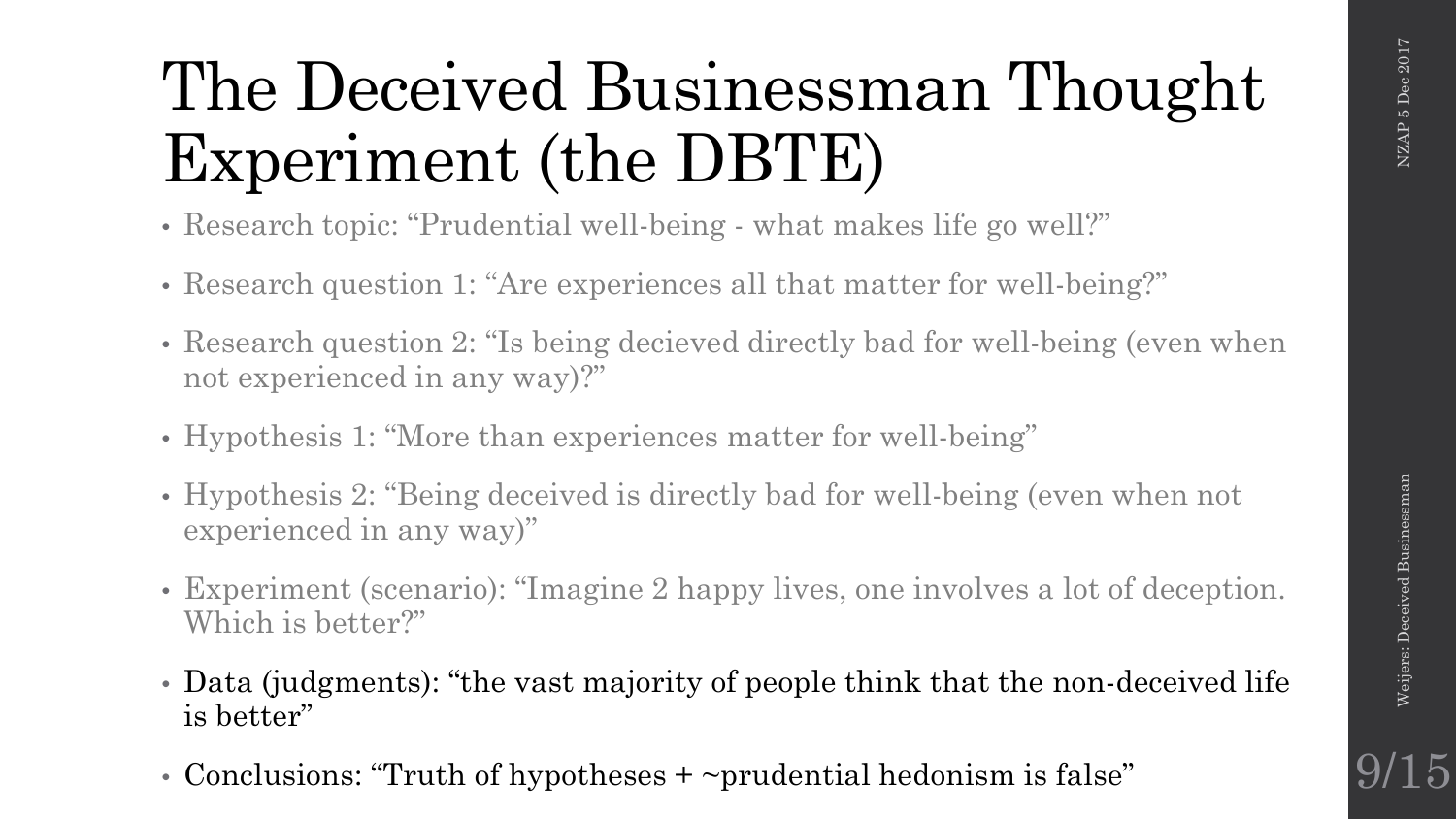### Is the DBTE-audience pairing fit for purpose?

### • Audience

- Philosophers
- "Reasonable people"/"educated lay people"
- All are potentially subject to biases

### • Scenario

- The scenario is relevant to the research question
- The judgments may be biased by the experimental set up (I think they are)

The main point of this talk is to argue that: the DBTE-audience pairing IS NOT fit for purpose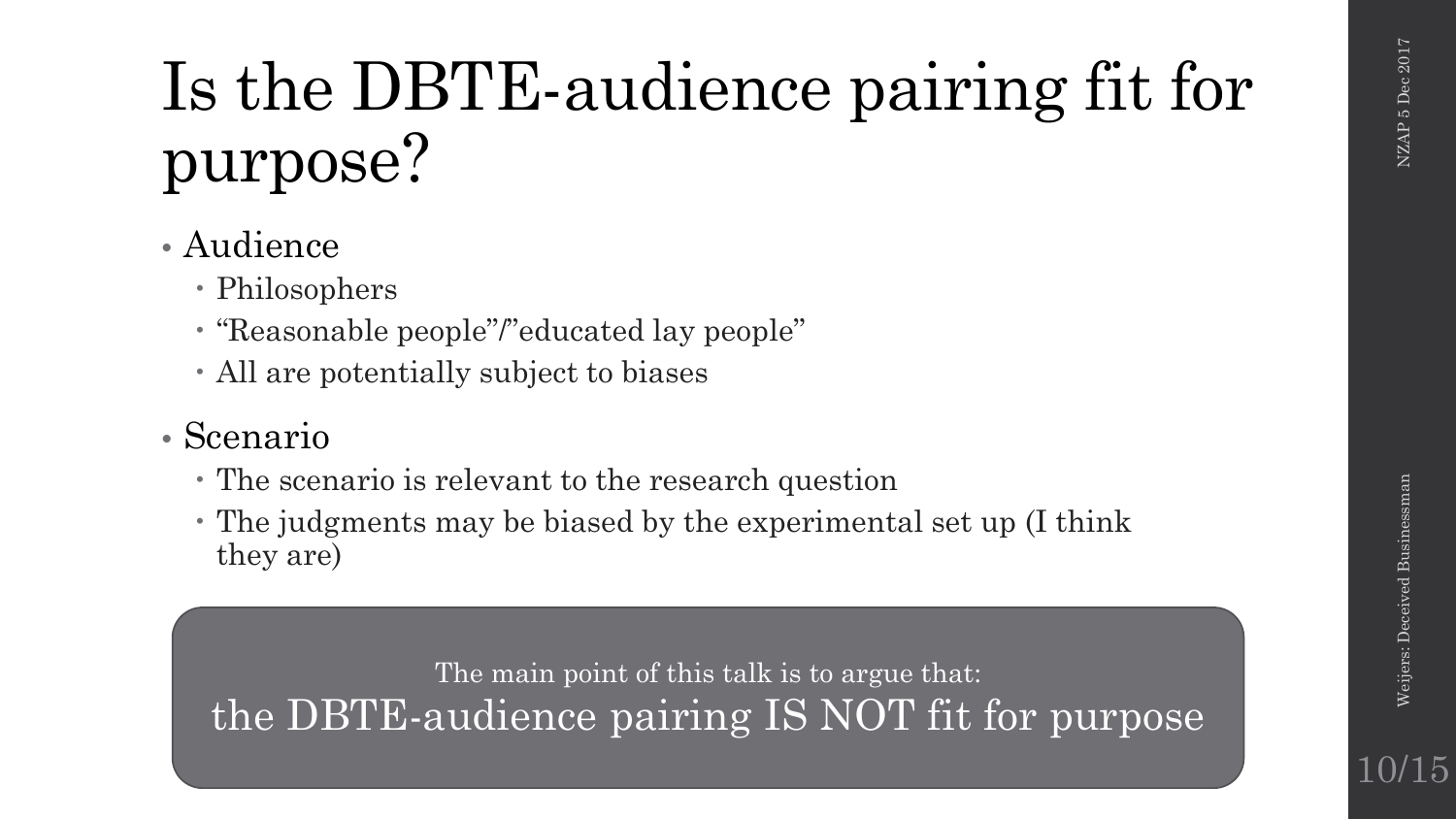### Potential problems with the DBTE

- Experimental setup is unfair
	- Freebie problem
- Scenario is implausible
	- Too much deception to go unnoticed
	- Deception is too significant not to result in worse experiences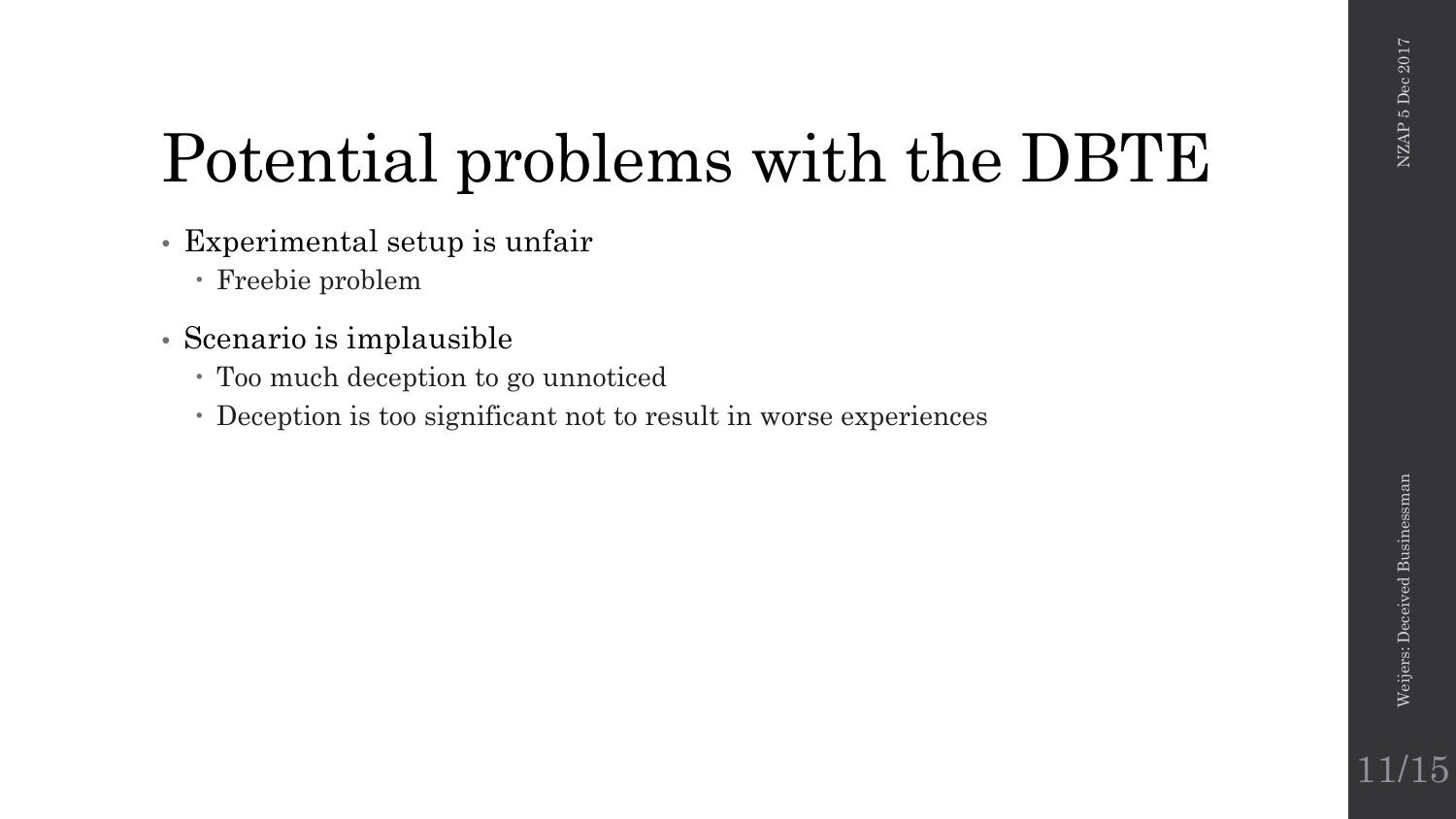12/15

### Freebie problem I

- Life 1 vs (identical) Life 2 + a freebie
- Some philosophers (e.g. Edin Lin): Choosing Life 2 reveals that the freebie has greater value than zero
- Me: Every reasonable person should choose Life 2 unless the freebie is not plausibly of value
- Reasonable people do not have 100% credence in their preferred theory of value
- Reasonable people have greater than 0% credence in other major theories of value
- Freebies of plausible value are viewed as valuable according to at least one major theory of value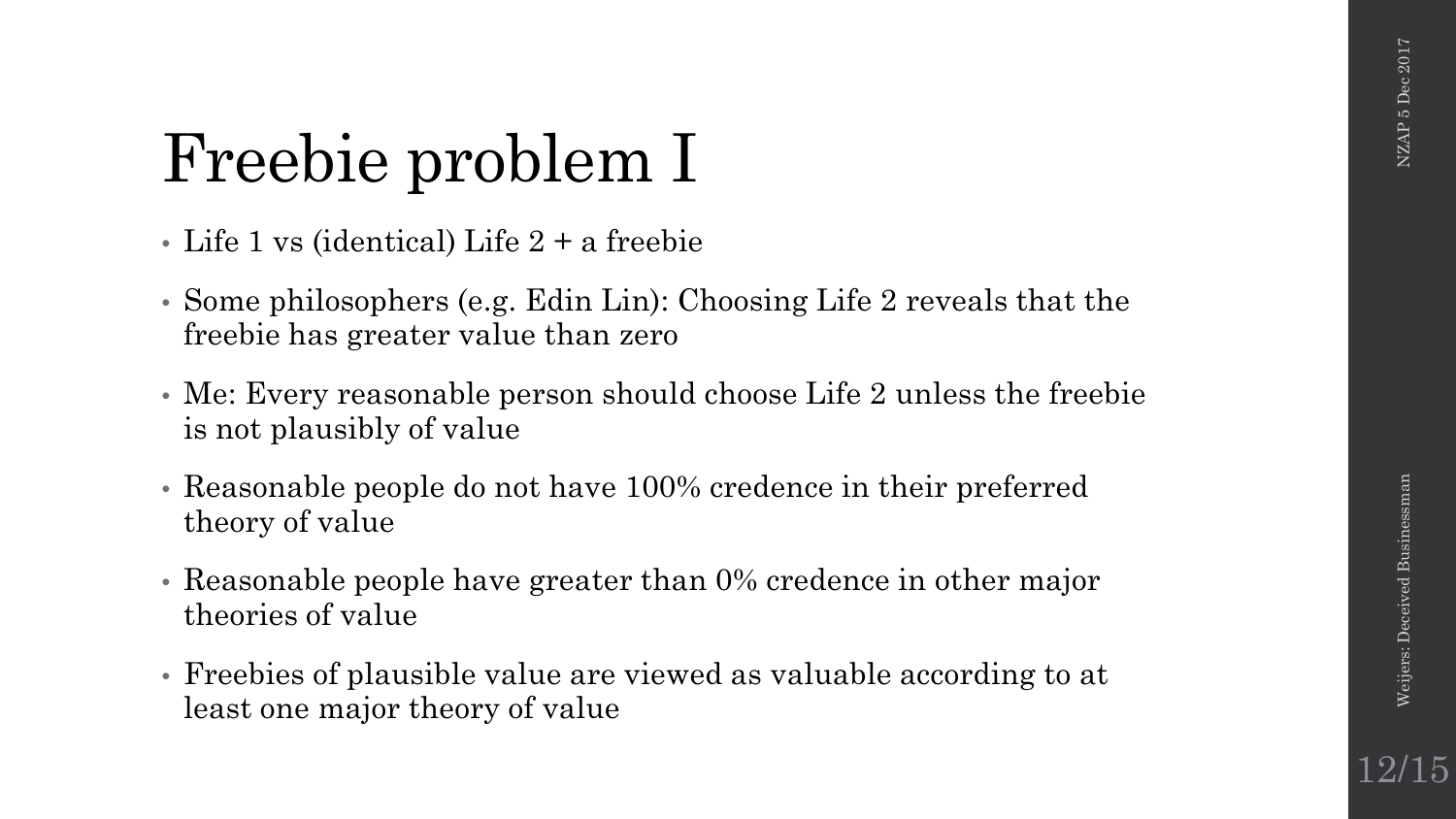13/15

### Freebie problem II

- Basically, unless you are 100% (not rounded) sure that only experiences matter, you should take the non-deceived life to be on the safe side
- Compare:
- Theory: Only truth, beauty, friendship, and their appropriate appreciation are directly valuable for well-being
- Test: 2 lives with the above, one is very happy and one very sad throughout – which would you choose?
- Even a staunch supporter of the theory should choose the happy life
	- Failure to choose the happy life seems arrogant, irrational, or both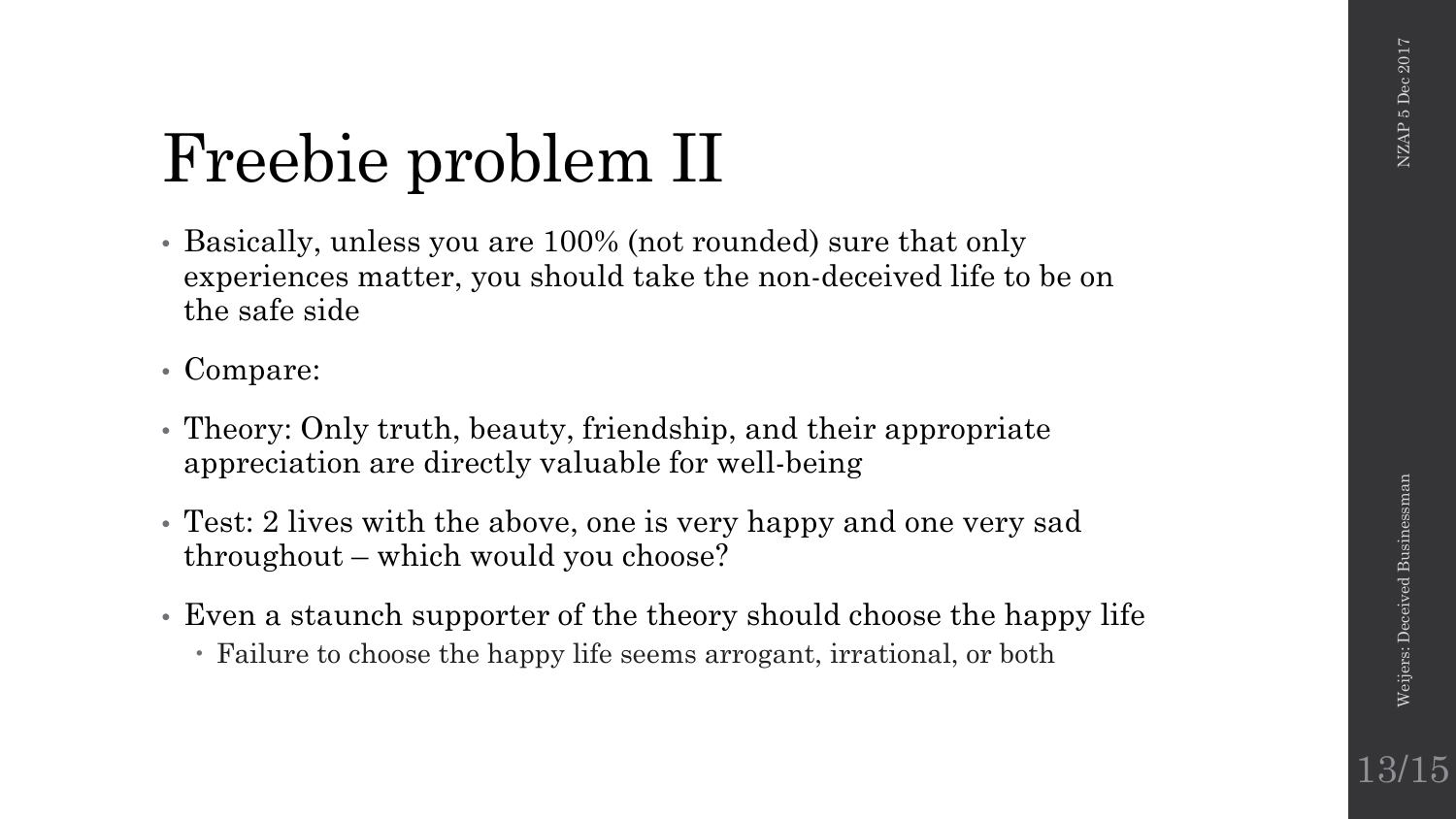14/15

## Freebie problem III

- This problem is common in ethics
- Solution:
- Set up comparisons more like the experience machine
- I.e., trade two rival goods against each other
- Decreasing the deception is not enough, we have to add some extra happiness to the deceived life
	- But how much?
	- It depends on what credence in a theory of value is reasonable (95%?!)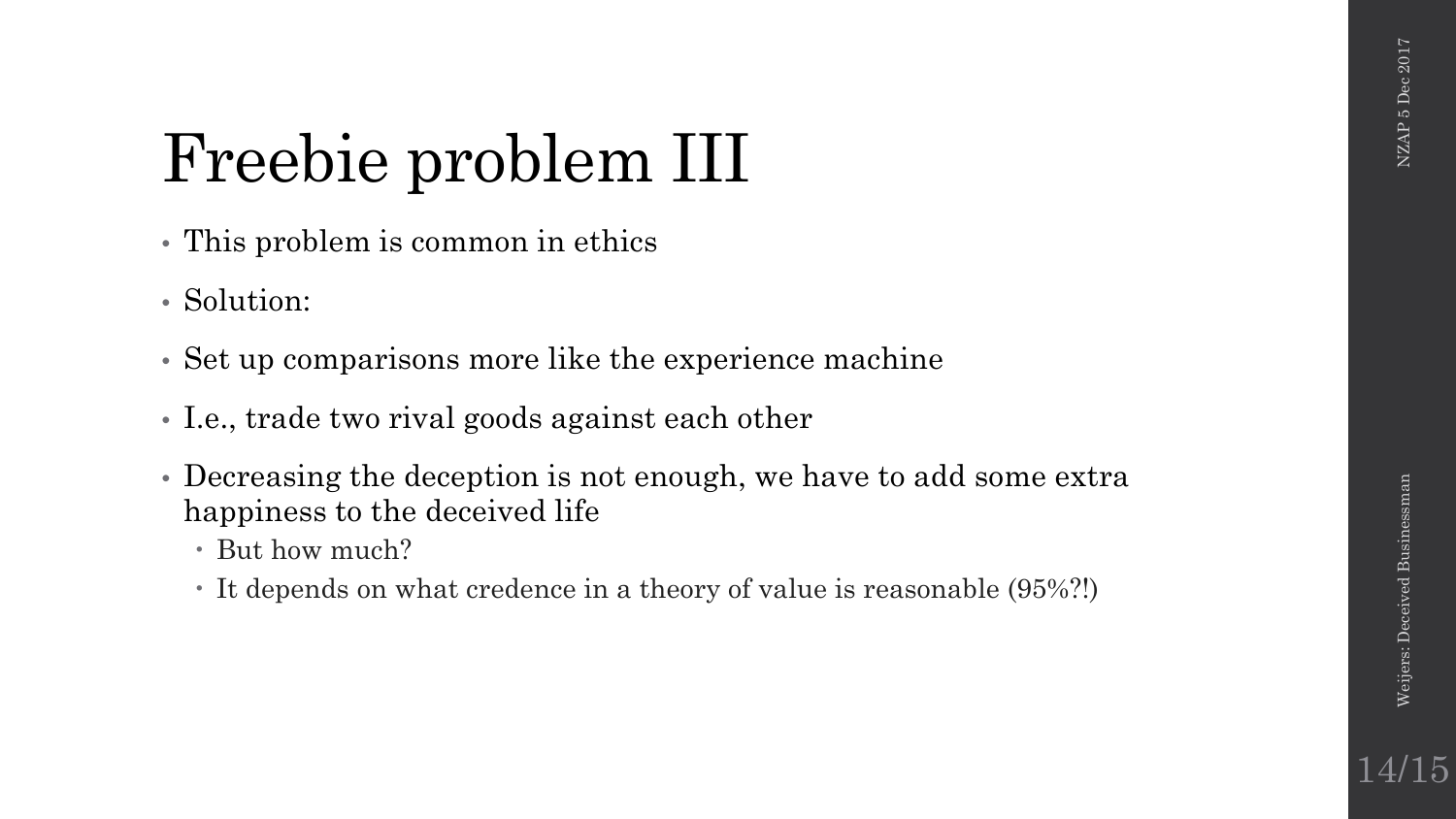### Scenario is implausible

- Too much deception to go unnoticed
- Deception is too significant not to result in worse experiences (hugs will lack some tenderness, etc.)
- Solution:
- Decrease the amount of deception
- Keep deception significant (most don't care about white lies)
- Add details to the scenario to make it much more plasible that deception doesn't result in worse experiences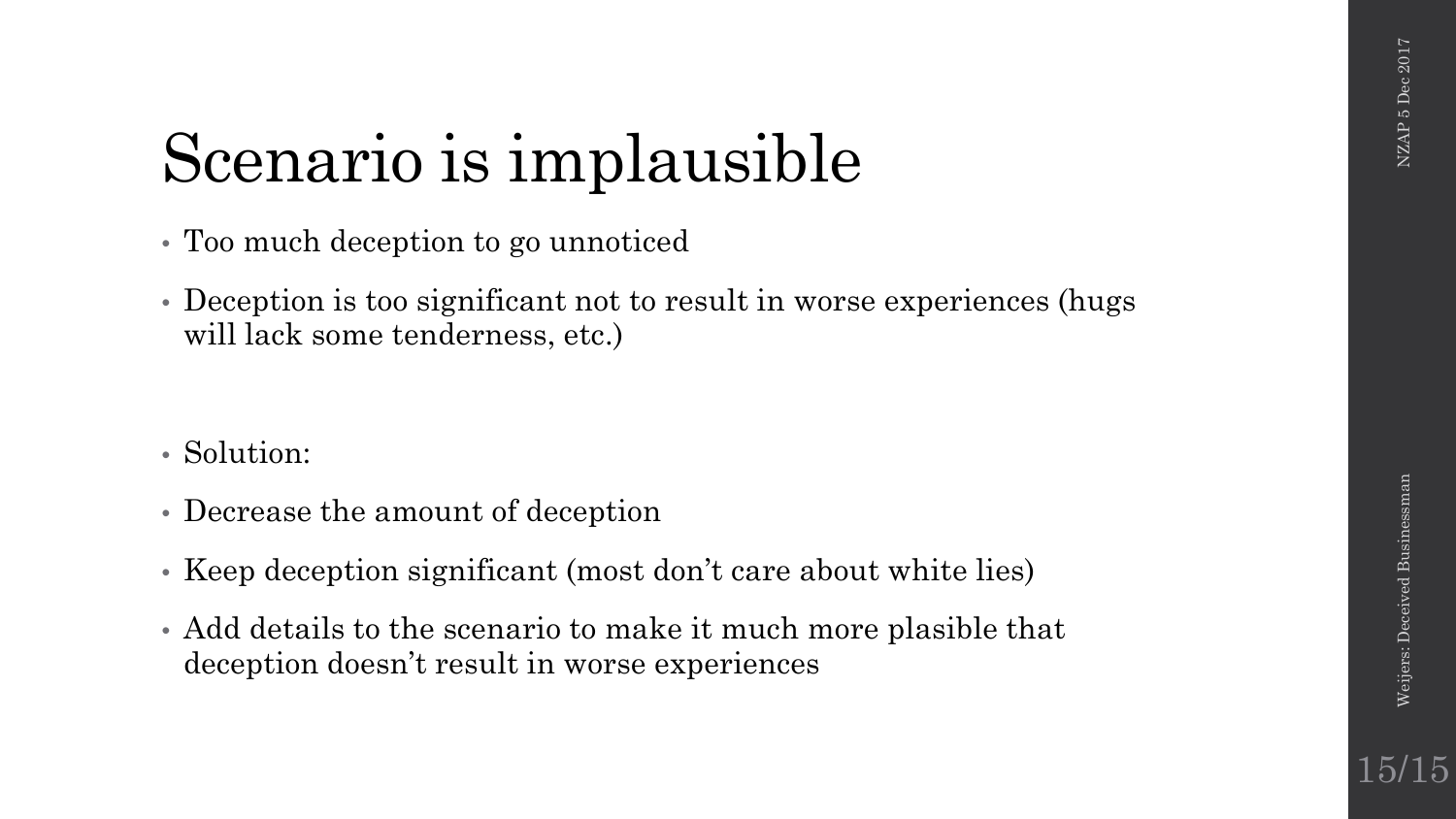## The Deceiving Businessman I

Imagine Jenny and Fred, a recently deceased happily married atheist couple, who nevertheless experienced the typical ups and downs involved with any committed relationship. Jenny and Fred were intelligent and articulate. Throughout their relationship, they really enjoyed talking about religion because they always productively shared philosophical arguments and scientific evidence against various claims of religions without arguing against each other. Jenny, especially, found this delightful.

A few years after getting married, Fred became curious about his spirituality. He began innocently browsing religious websites. Before long, he had become a firm believer in a relatively obscure religion. Jenny hadn't noticed Fred's innocent online research, and Fred decided that the right thing to do in the situation was to keep his newfound religious belief a secret, as that would be better for Jenny and for their relationship.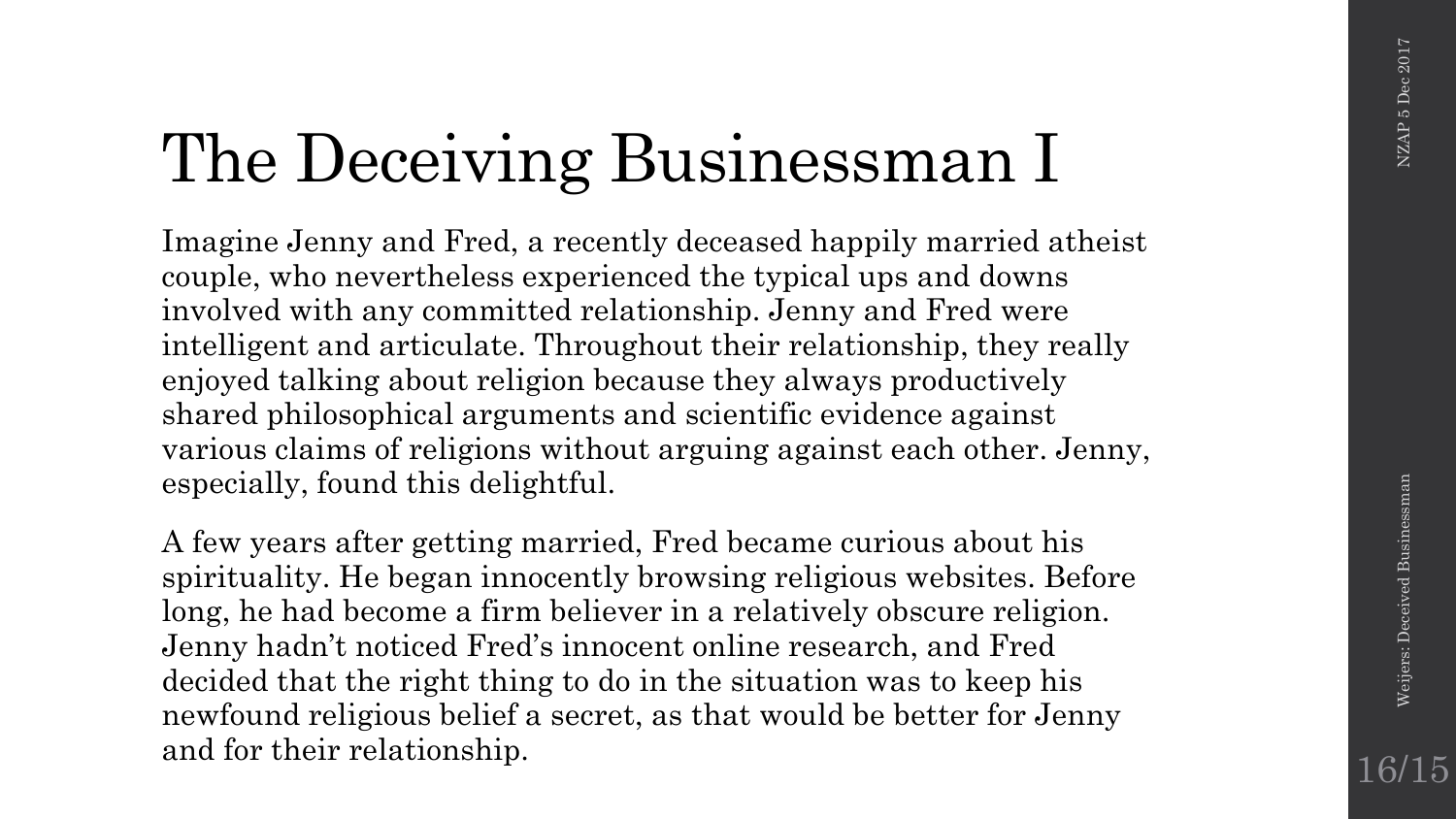## The Deceiving Businessman II

One of the fundamental tenets of Fred's new religion was in the personal nature of the relationship between oneself and God, a relationship that would be different for each individual, and possibly not always positive. So, even though his new religion brought him great joy, Fred did not feel compelled to tell Jenny about his newfound beliefs—she wouldn't be swayed from her firm atheism, and even if she was, she may not benefit from the religion in the way Fred did. Furthermore, it would ruin their animated discussions about atheism.

Indeed, even after becoming religious, Fred continued with these conversations as if he was still an atheist because Jenny enjoyed their agreement on this issue so much, and because he feared revealing the truth might cause a rift between them. In the past, they had had a disagreement about the degree to which climate change was caused by humans, and disagreeing about this important topic made them less keen to discuss things for a while, bringing about a low-point in their relationship that included fewer positive interactions than they were used to.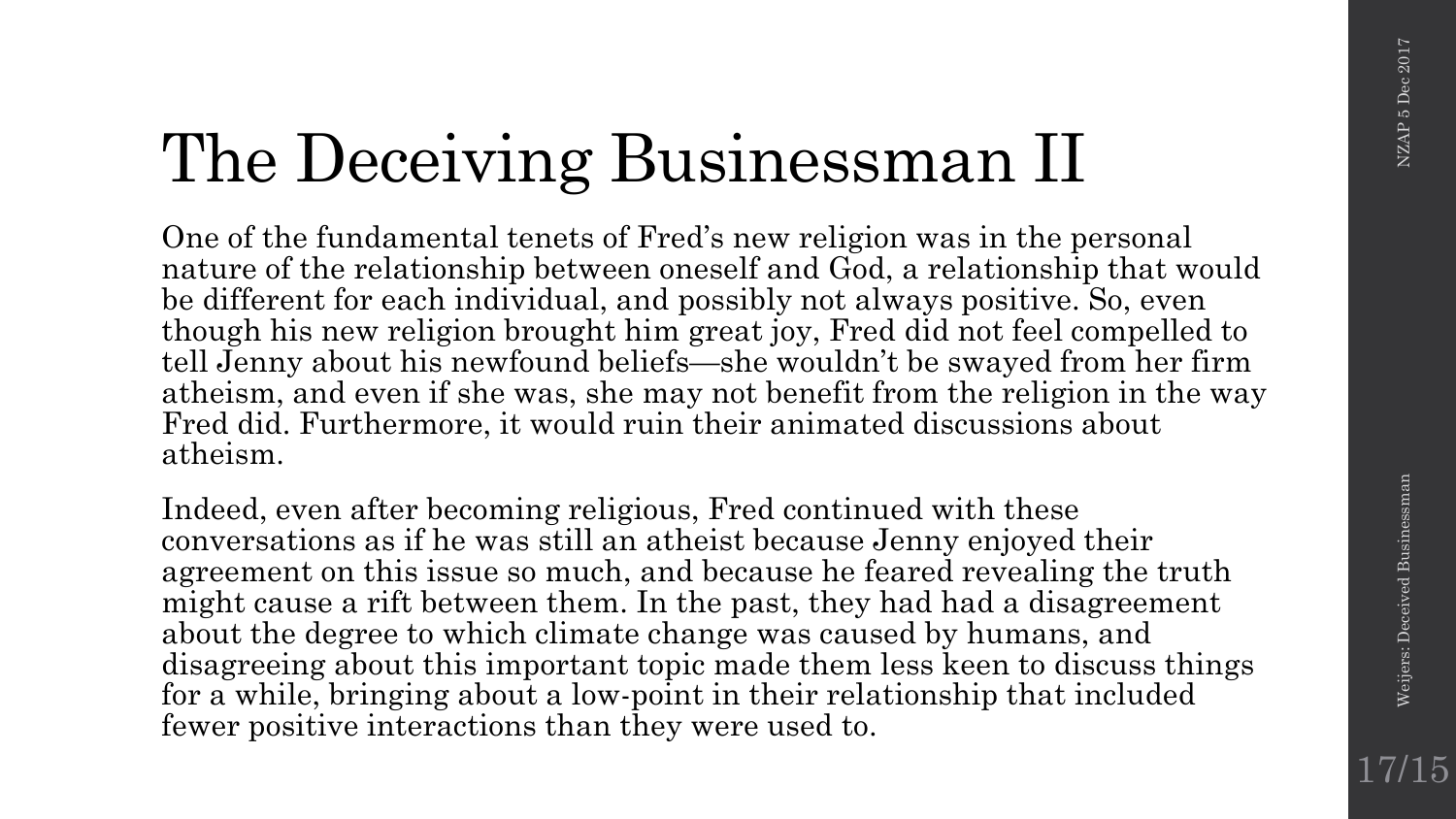## The Deceiving Businessman III

Fred knew that telling the truth would not make Jenny love him less. Jenny has always had a great relationship with her parents, loving them dearly. After Jenny left home, her parents became openly religious, but Jenny still loved them just as much. You see, despite being a frim atheist, Jenny was also a humanist with a truly open heart for people of all beliefs. Fred's worry about telling the truth was that it would take away Jenny's favourite pastime, and cause them to have less positive interactions.

Once Fred decided to make his religion a secret, he took all the possible steps to ensure that Jenny would never find out. The religion that Fred joined was based overseas but broadcast their services online. Fred watched these services in secret, always making sure of the whereabouts of Jenny, and any friends that might pop in, before watching a service. He was also careful to leave absolutely no trace of his religious practice or association with the group; he deleted his browsing history, never used hard copies of any religious texts, and never mentioned any of this to his wife or anyone else.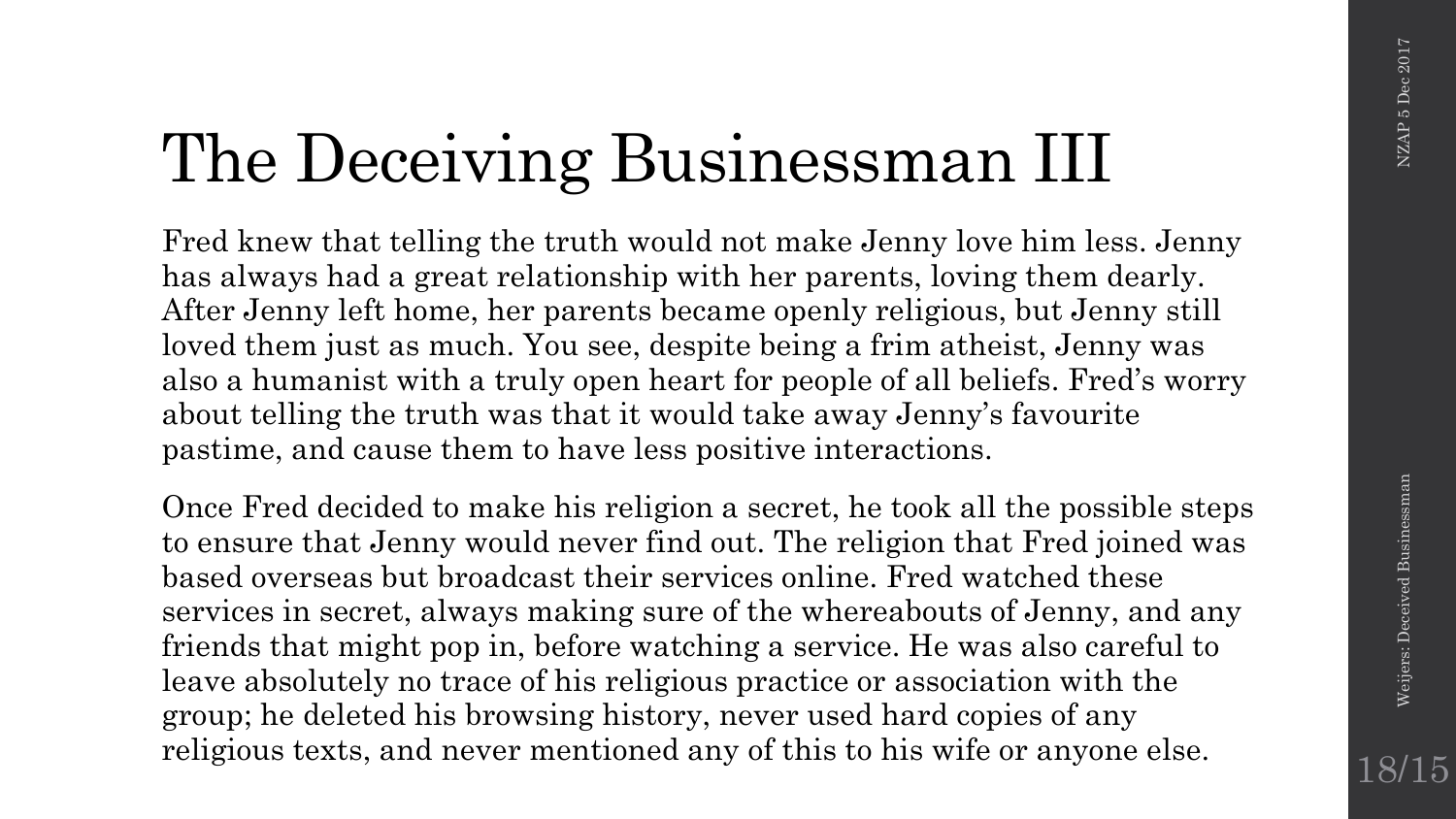## The Deceiving Businessman IV

Fred maintained this deception perfectly for his whole life. He left no evidence of his religious belief or practice whatsoever, and so it was no surprise that Jenny never noticed or suspected a thing. Indeed, Fred and Jenny died in a hot air balloon accident last year, so Jenny died with no idea that Fred was deceiving her about his religion, and no possible way to ever find out.

You might think that Jenny would be disadvantaged by Fred's deception. Perhaps Fred would be slightly less interested in Jenny and discussing atheism with her because of his new beliefs? The opposite is true. Fred's new religious beliefs celebrated marriage and compelled him to place more effort into communicating and demonstrating his love and commitment to Jenny. Knowing how much Jenny enjoyed the conversations about atheism, Fred continued to engage in them, even putting in extra effort, because he wanted Jenny to happy. Fred's new attitude towards marriage and his extra effort in his conversations with Jenny improved both their relationship and Jenny's satisfaction with their marriage.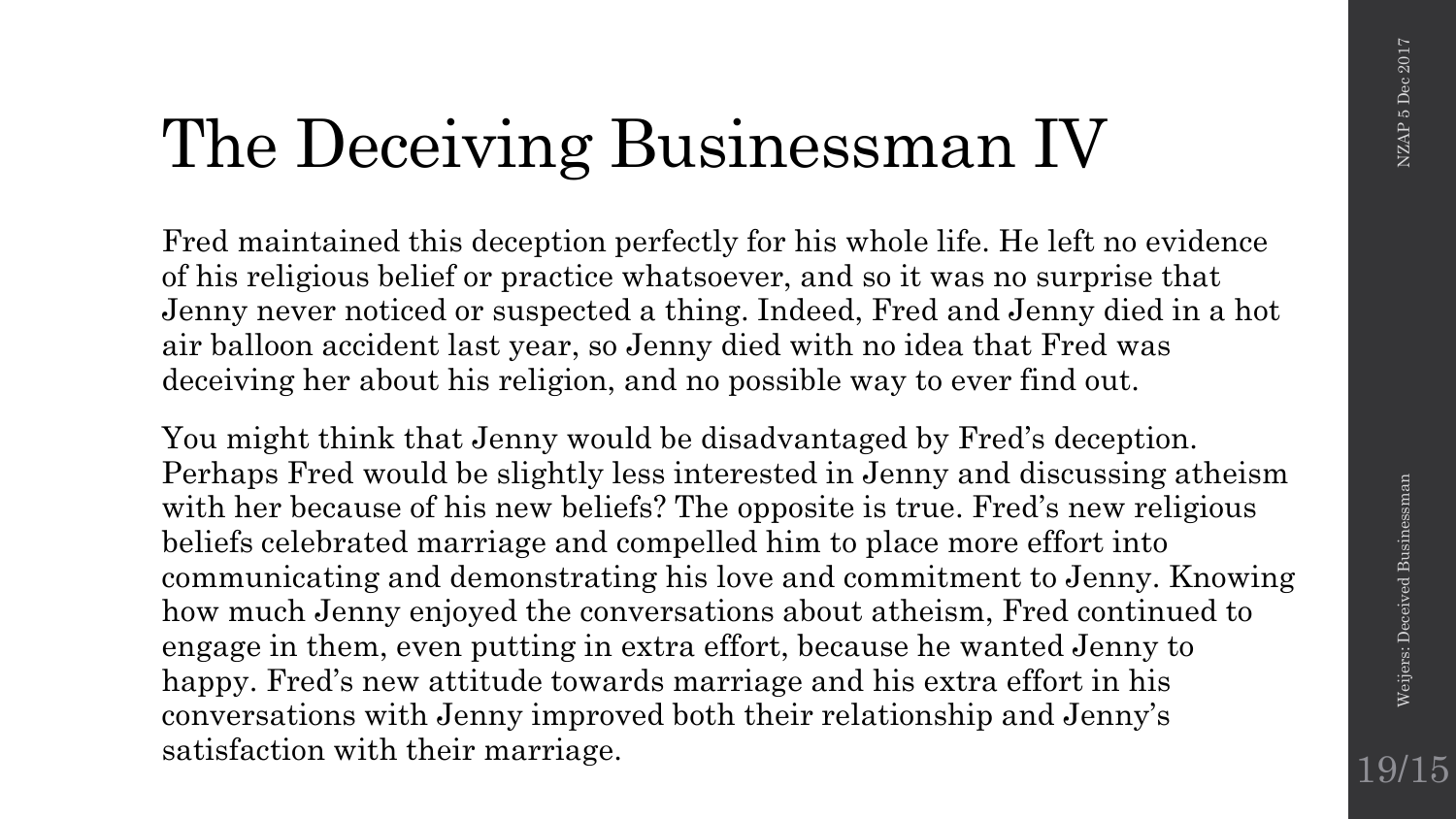## The Deceiving Businessman V

So, despite Fred's deception being significant and ongoing, it was well-intentioned and actually made Jenny happier than she would have been otherwise.

Now compare the lives of two possible "Jenny"s.

First Jenny: The first Jenny lived the life described above. She was deceived by a person very close to her for most of her life, but she never experienced any negative effects from the deception, in fact she lived a happier life and had a better relationship because of the deception.

Second Jenny: The second jenny lived a life very similar to the first, except her husband played an online game, rather than researched religion, and never became religious. As a result, this Second Jenny was *not* deceived by a person very close to her for most of her life, and as a result led a normally happy life with a normally up-and-down relationship with her husband. So Second Jenny, had no great deception in her life, but wasn't as happy, and didn't have as a good a relationship as First Jenny.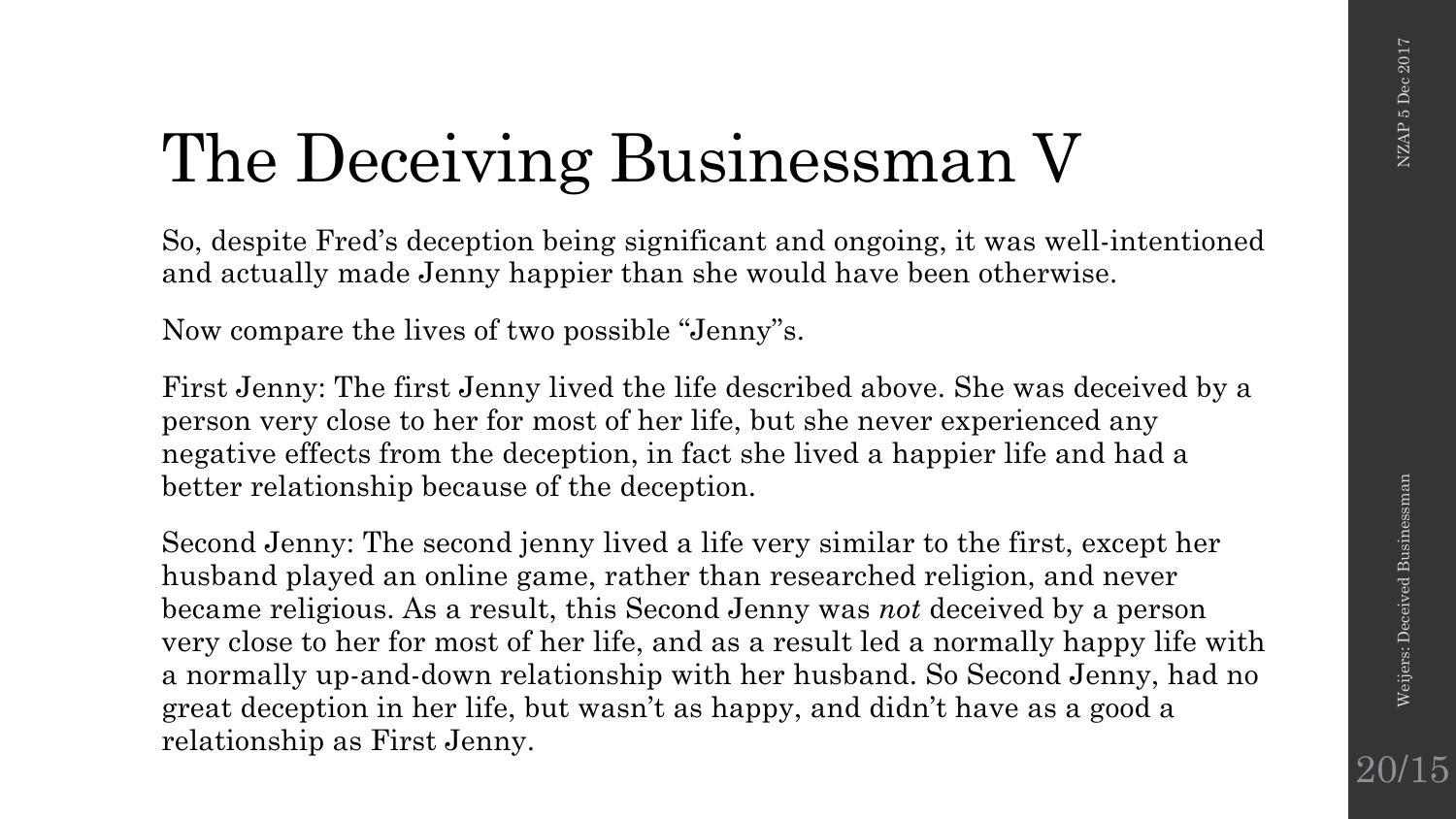## The Deceiving Businessman VI

1. Disregarding moral considerations, and based on the limited information available, which life is better for the person living it? Does First Jenny or Second Jenny experience the best life?

First Jenny, with more happiness, a better relationship, and a lot more *unexperienced* deception

Second Jenny, with less happiness, a worse relationship, and a lot less *unexperienced* deception

Did you decision mirror the DBTE?

If not, why not?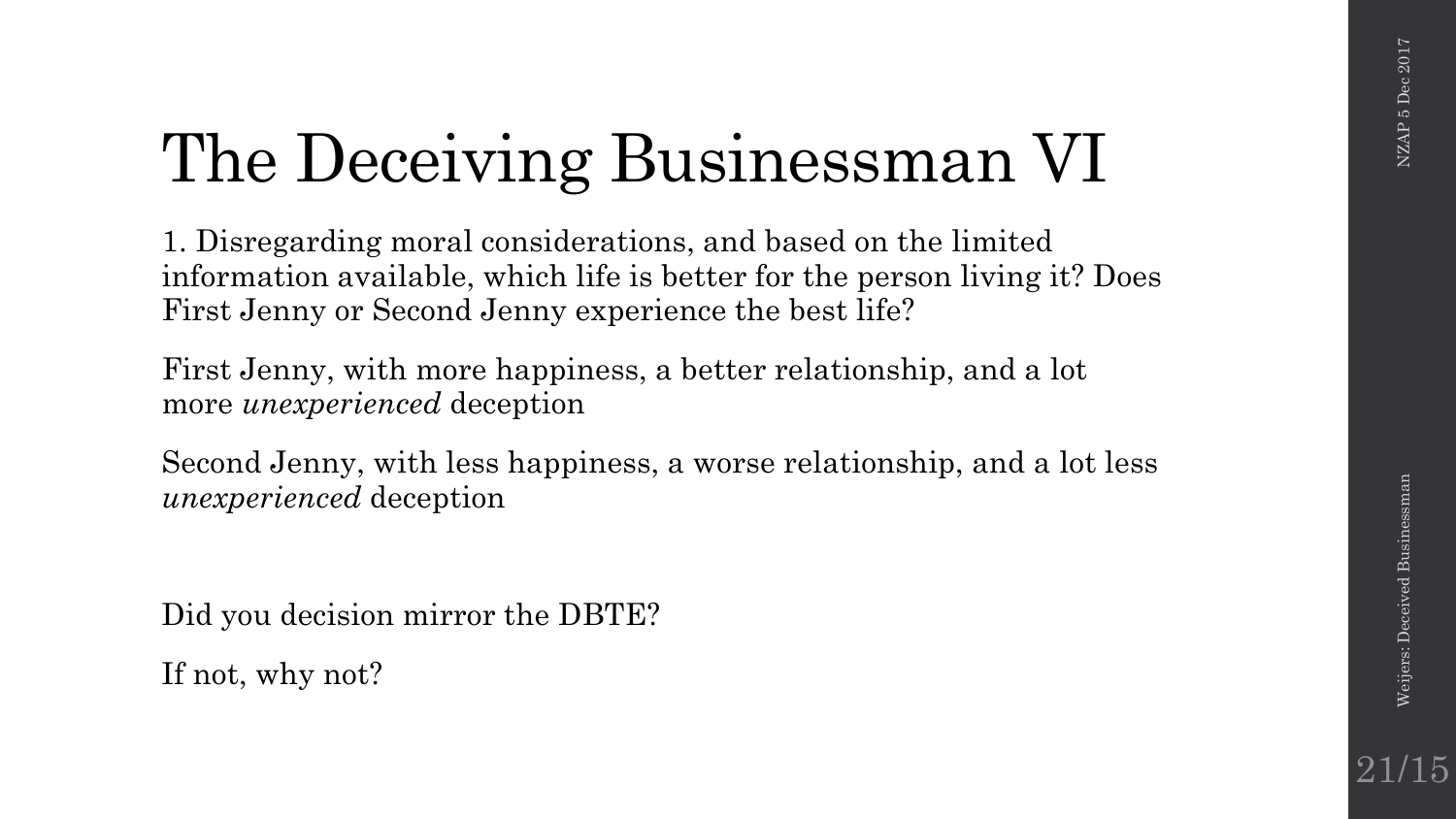### Differences etc. between the scenarios

| <b>Feature of scenario</b>         | <b>Deceived B'man</b>        | <b>Deceiving B'man</b>      |
|------------------------------------|------------------------------|-----------------------------|
| Relative amount of +ve experiences | Same as non-deceived         | More than non-deceived      |
| Amount of deception                | Lots (implausible)           | Some (plausible)            |
| Proximity of deception             | Very close                   | Very close                  |
| Meaningfulness of deception        | Very important               | Important                   |
| Intetion of deceiver               | Selfish/callous              | <b>Benificent</b>           |
| Deceived person is morally wronged | Yes                          | Maybe not                   |
| Deceived person is flawed          | Yes                          | <b>Probably not</b>         |
| Deceived person will find out      | Probably                     | <b>Probably not</b>         |
| Deceivers give less love           | Probably                     | No. They give more love     |
| Knowing unknown deception          | Yes                          | Yes                         |
| Freebie problem                    | Huge freebie (non-deception) | Tradeoff (+ve exp vs non-d) |
| Protagonist                        | Deceived person              | Deceiving person*           |

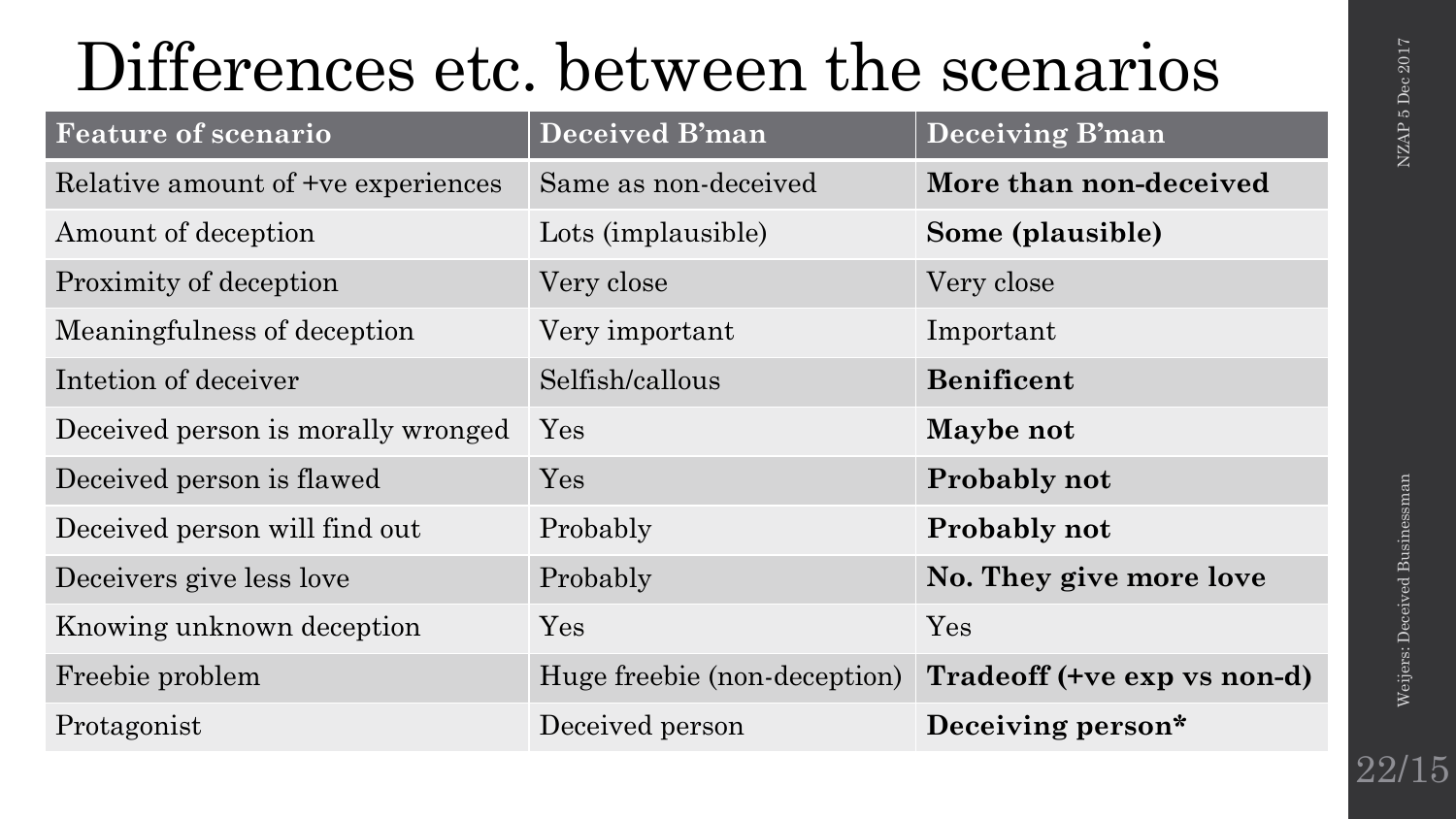### Conclusion

- The deceived businessman thought experiment (TDBTE) should not be used as an objection to prudential hedonism
- Because ...
- TBDTE doesn't give us any reason to think that being deceived is directly prudentially disvaluable
- Because …
- Our preference for the non-deceived life is overdetermined by factors irrelevant to questions of prudential value
	- It's not reasonable to choose the deceived life (freebie problem)
	- We can't get on board with the "identical experiences" stipulation
	- Our intuitive cognition can't unknow the unknown deception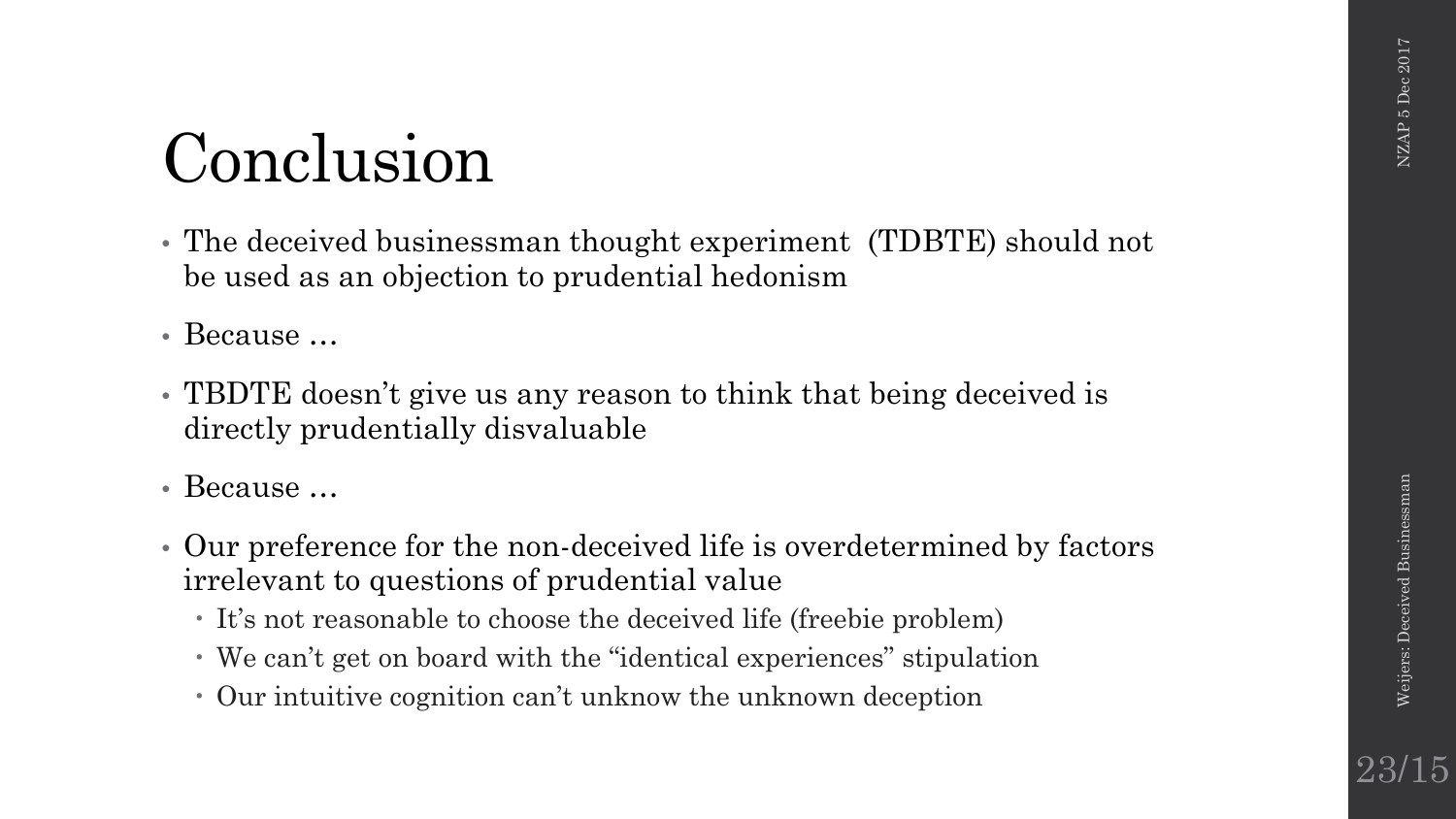### Extra slides for question time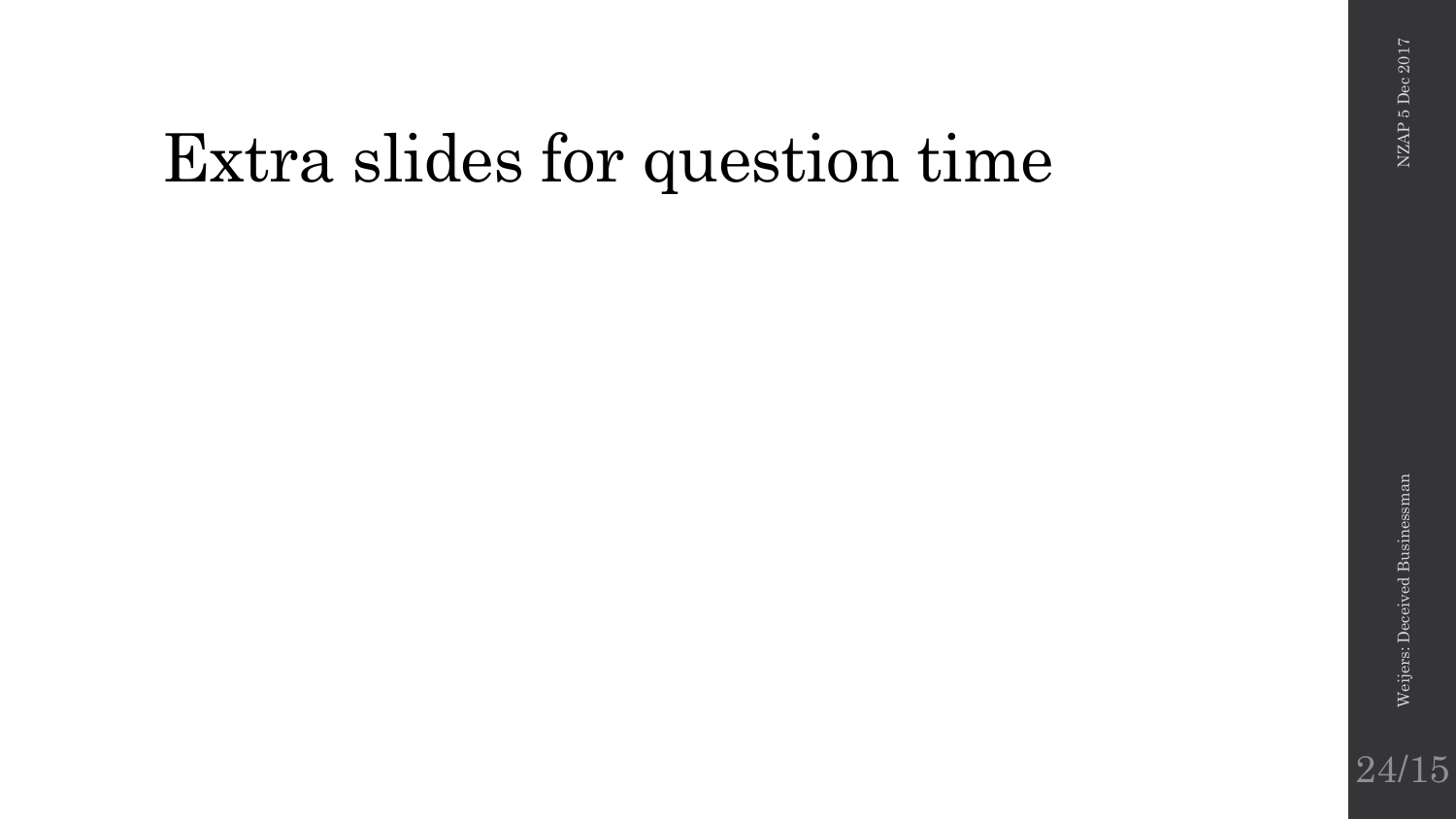25/15

### Why not just slighlty alter original? OK. New DB scenario:

- Imagine 2 successful businessmen who died thinking that they had achieved everything they wanted: a loving wife, adoring children, a successful business, and the respect of the community. Both men found their wife a little irritating, and enjoyed spending time by themselves.
- But 1 was wrong about his assessment of his relationship: his wife was cheating. Because of the cheating, he spent more time by himself than the other man, and so was happier a fair bit of the time.
- Which life would you prefer?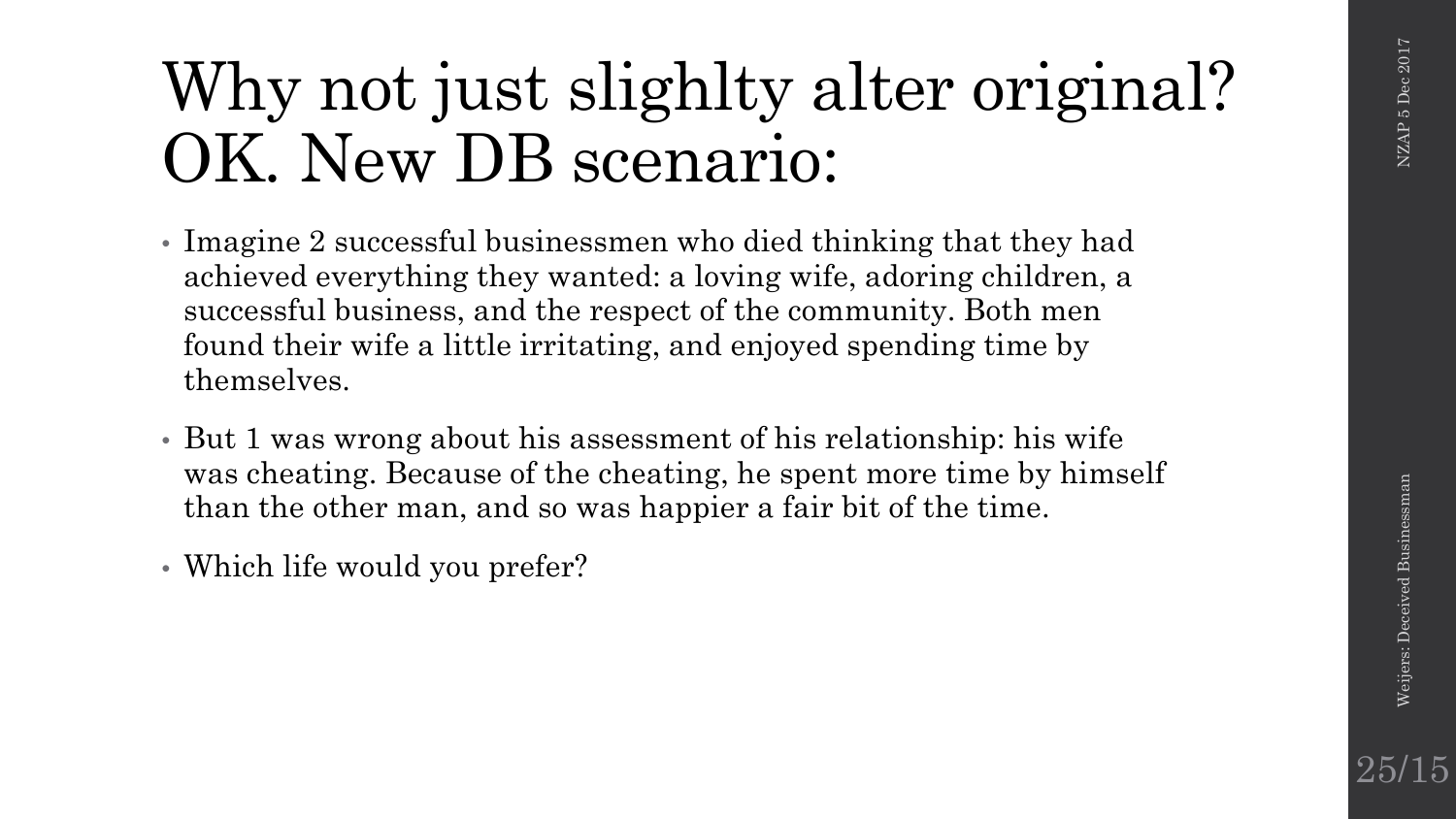### Problems with New DB scenario

- Being cheated on might be understood as signalling a weakness in the DB's character or abilities
	- How could you not notice, you dupe!
	- What was she not getting at home?
- Seeing the DB as a loser adds a whole other kind of consideration (not specifically about truth/deception or expereices)
- Intuitive cognition struggles with our knowing about the unknown cheating
- Our intuitions are informed by our experiences
	- We haven't experienced knowing that we didn't know we were being cheated on
	- Our experiences of cheating are uncovered ones that turn out badly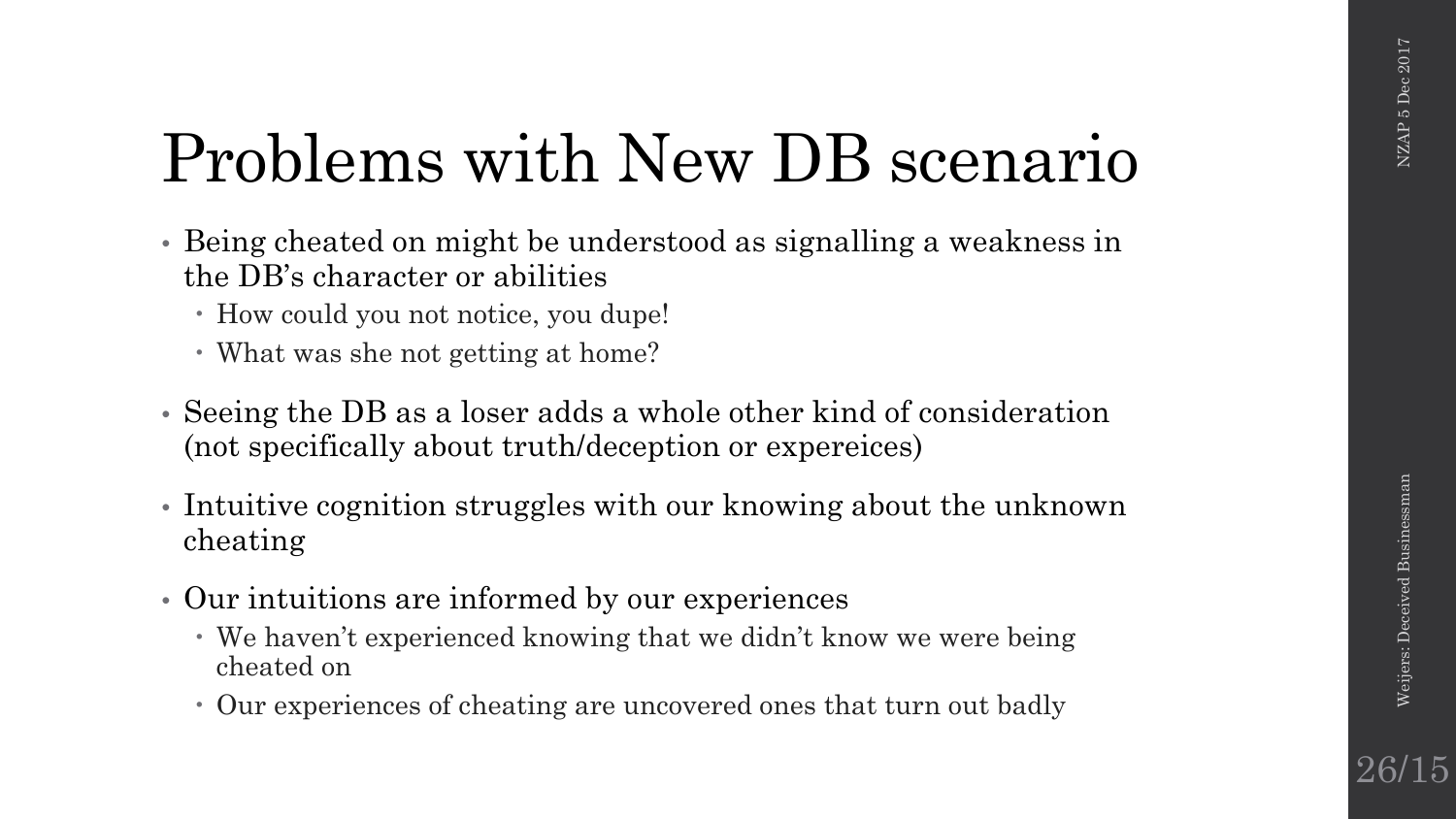### Intuition to judgment (biases)

•Fast unconscious probabilistic process

**Intuitive cognition** •Bias: disrupting factors considered

**Deliberative cognition**

•Slow conscious weighing of reasons •Bias: endorsing irrelevant reasons



•E.g. ticked survey box

**Reported judgment** •Bias: hard to find/tick box